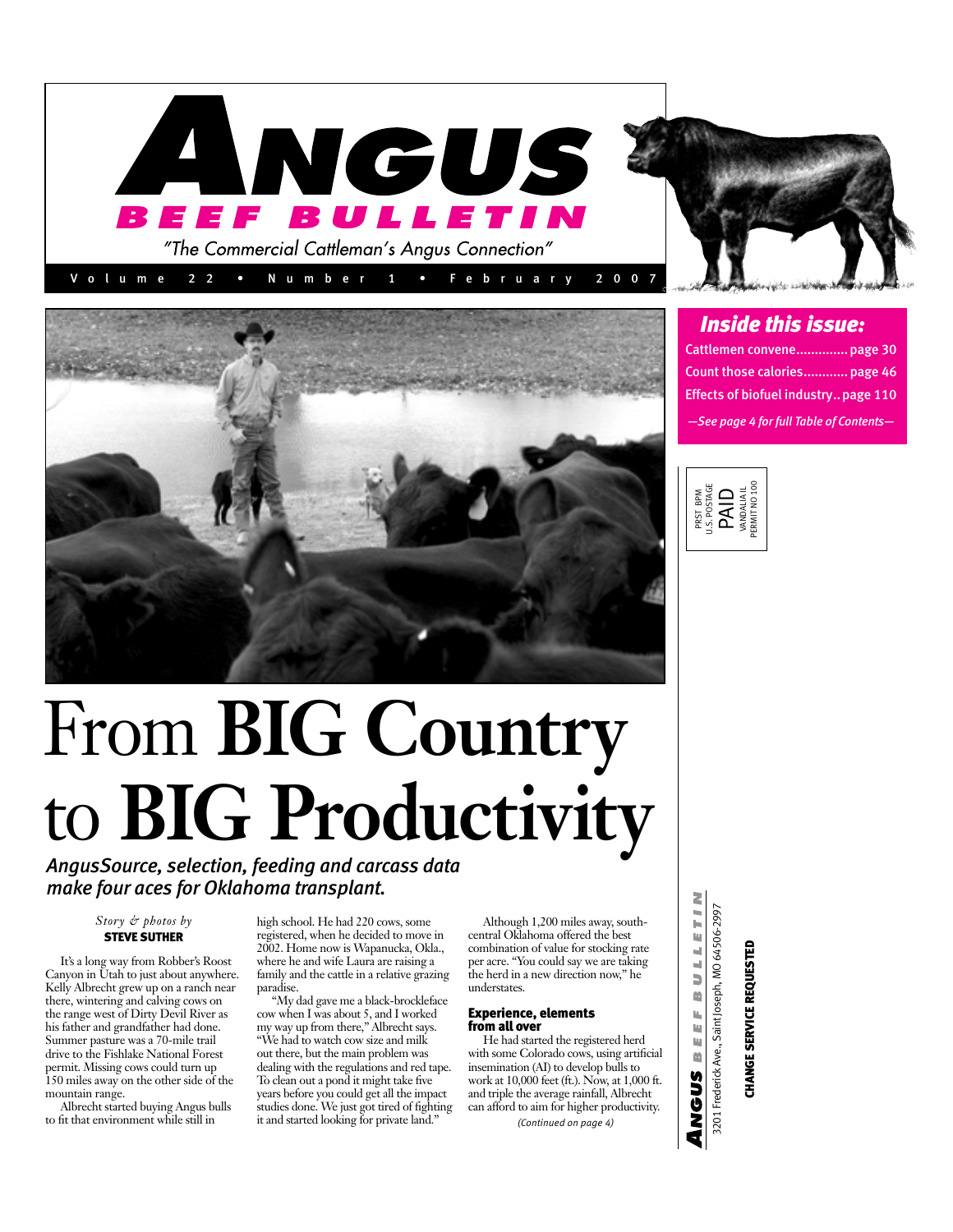

## *Features & News*

| Quality audit sets benchmark 24               |  |
|-----------------------------------------------|--|
| Whole-herd makeover pays.  26                 |  |
| Catch convention news online 30               |  |
| Where will you feed this winter?  42          |  |
| Count calories for your cows.  46             |  |
| Grazing guidelines foster efficiency 50       |  |
| Swath-grazing reduces forage needs 58         |  |
| AngusSource® is viable CAB® source 64         |  |
| Windrow grazing works in South Dakota 66      |  |
| CAB announces NACC winners 74                 |  |
| West Virginia friends learn together 78       |  |
| Montana feeder-rancher sees what works. 84    |  |
| What does a feedlot want?  86                 |  |
| Make the most of quality in last days 88      |  |
| 96-year-old feeds for the grid.  90           |  |
| Networking offers opportunity for profit 94   |  |
| Angus-based heifers set new mark 96           |  |
| Biofuel production will have major effect.110 |  |
| Biodiesel industry could change feeding       |  |
|                                               |  |
| Scours could complicate calving 119           |  |
|                                               |  |

Consider ethanol byproducts. ................. 120 What effect will distillers' grains have on quality? .............................................. 122

| Dried distillers' grains can help produce more |
|------------------------------------------------|
|                                                |
| Watch sulfur levels.  129                      |
|                                                |
| You can improve grazing distribution 168       |
| Identify cattle that work 172                  |
| Producers attend boot camp.  178               |
| Diagnose a deadly disease 180                  |
| Researchers evaluate prion-free cattle 182     |
| Balance your management strategy 186           |
|                                                |

### *Column Links*

| • Association Link  17             |  |
|------------------------------------|--|
| Commercial Programs Department. 22 |  |
| . The Veterinary Link  33          |  |
|                                    |  |
| Certified Angus Beef LLC  72       |  |
|                                    |  |
| Market Advisor  104                |  |
|                                    |  |
| New Products 140                   |  |
| Research Link 148                  |  |
| Outside the Box162                 |  |
| Angus Sales190                     |  |
| ● Back to Basics 208               |  |
| · Advertisers Index210             |  |
|                                    |  |

# *Staff*

| Angus Productions Inc 4          |  |
|----------------------------------|--|
| • American Angus Association  14 |  |
|                                  |  |
| Regional Managers  101           |  |

#### *Services*

- National Junior Angus Association membership information.................69
- Angus Journal subscription form ...107
- American Angus Association
- membership form ........................194

*ON THE 'NET*

• *www.angusbeefbulletin.com*

 *Subscribe to API's online news service at www.anguselist.com ww.anguselist.com*

# From Big Country to Big Productivity *(from page 1)*

The herd, still at 220 cows, is about half registered stock. Many of the commercial cows carry embryos to intensify a sire base from Schaff's Angus Valley of North Dakota, and the herd includes some cows from Express Ranches in Oklahoma. The combination has produced bulls that gain 5 to 6 pounds (lb.) a day on test, and sire progeny with boosted weaning weights.

"We've got the ribeye and growth," Albrecht says. "The next thing we need to work on is to add marbling, being careful to keep cows that work." To keep the big picture in view, he began feeding progeny in 2005.

That first year, he partnered with a yard in Kansas, but he was dissatisfied with their commitment to cattle care and quality. Last summer, Albrecht read about the Angus Carcass Edge (ACE) Program at Hartley Feeders.

Located near the town of Hartley, Texas, and owned by Five Rivers Ranch Cattle Feeding LLC, the Certified Angus Beef LLC (CAB)-licensed feedlot has negotiated a grid with Swift & Co. for delivery at its Dumas, Texas, plant from Hartley Feeders.

Five Rivers is the largest cattle feeder in the U.S., marketing nearly 1.5 million cattle per year, mostly on grids to major packers. Its one-time capacity is more than 800,000 head in 10 feedlots from Texas to Idaho, Kansas, Oklahoma and Colorado. The Hartley yard capacity is 73,000 head.

But size didn't matter to Albrecht. "I just called them and talked to the manager, Gene Lowrey, who said they really wanted to work more with Angus producers. We talked and I told him what I had — AngusSource® and

process-verified — and told him they'd be weaned the required 45 days," he recalls.

Redundant animal identification (ID) is nothing new to Albrecht. "In Utah, we had 6-inch brands and numbers, a wattle cut in the brisket, numbered ear tags and a metal clip with our name, address and phone number. We could find them through binoculars



rate in our database varies from 3.26% to 13.24%, cattle have returned an additional \$85 per head," Gene Lowrey says.

four miles away," he says. The remaining foundation and older commercial cows still stand out in their new home; commercials feature a red tag; purebreds, blue.

Last summer turned so dry in Oklahoma, Albrecht may have had flashbacks. One result was early weaning of all the commercial (spring-born) calves. "We got about half the normal rainfall, and one of our ponds went dry. It was getting pretty grim for a while, 106 degrees during weaning," he says.

But the vaccines and regular attention at weaning kept sickness away. The calves were doing well when Lowrey called back, and they agreed on a price for the yard's 75% interest. "I've yet to meet him, but he seems like a good guy on the phone," Albrecht says of the typical deal.

*(Continued on page 8)*



"We've got the ribeye and growth," Albrecht says of his herd. "The next thing we need to work on is to add marbling, being careful to keep cows that work. To keep the big picture in view, he began feeding progeny in 2005.



Produced and published five times per year by Angus Productions Inc. in cooperation with the American Angus Association and Certified Angus Beef LLC.

3201 Frederick Ave. • Saint Joseph, MO 64506-2997 phone: (816) 383-5200 • fax: (816) 233-6575 office hours: (M-F) 8 a.m.-4:30 p.m. (Central time) Web site: *www.angusbeefbulletin.com*

*Staff are listed by name, phone extension and e-mail*  prefix. All direct phone numbers are "(816) 383-5..."; *all e-mail addresses are "…@angusjournal.com"*

General manager - Terry Cotton, 214, tcotton Editorial Department

Editor – Shauna Rose Hermel, 270, shermel; Associate editor – Crystal Albers, 215, calbers; Assistant editors – Mathew Elliott, 277, melliott & Micky Wilson, 213, mwilson; Editorial assistant/ proofreader – Linda Robbins, 245, lrobbins; Artists – Craig Simmons & Mary Black

#### Field editors

Barb Baylor Anderson, 305 Valley View Dr., Edwardsville, IL 62025, (618) 656-0870, anderagcom@sbcglobal.net; Kindra Gordon, 11734 Weisman Rd., Whitewood, SD 57793, (605) 722-7699, kindras@gordonresources.com; Janet Mayer, 259 Mile Hill Rd., Johnstown, PA 15909, (814) 322-4687, jmayer5013@aol.com; Becky Mills, Rt.1, Box 414, Cuthbert, GA 39840, (229) 732-6748, lovettmills@alltel.net; & Troy Smith, 44431 Sargent River Rd., Sargent, NE 68874, (308) 527-3483; wordsmith@nctc.net

# Advertising/Production Department

Manager – Cheryl Oxley, 216, coxley; Advertising coordinators – Annie Jensen, 223, ajensen; & Karri Mildenberger, 289, kmildenberger; Production assistant – Carol Beckett, 226, cbeckett; Advertising artists – Mike Bush & Monica Ford; Advertising proofreader – Jacque McGinness

#### Special Services Department

Coordinator – Sharon Mayes, 221, smayes; Artists– Susan Bomar & Bradley Redmond; Assistants – Vickie Whitsell & Julie Tyliski; Proofreader – Melinda Cordell

# Web Services Department

Manager & Sales Coordinator – Rich Masoner, 239, rmasoner; Coordinators – Jenny Baker, 212, jbaker & Doneta Brown, 232, dbrown; Web developer – Tim Blumer; Web designer – Thuy Nguyen

#### Photo Department

Photo Services Coordinator – Kathrin Gresham-Breytenbach; Photo Services Assistant – Colette Weipert

Circulation coordinator - LaVera Spire, 220, Ispire Network systems coordinator - Bruce Buntin **Office assistant** – Lauralee West

#### Angus Productions Inc. Board of Directors

Chairman –Paul Hill Vice chairman – John Crouch President – Terry Cotton



Secretary/Treasurer – Richard Wilson Directors – Gregg Blythe, Jarold Callahan, Norman Garton, Gordon Stucky, Rob Thomas & Richard Tokach